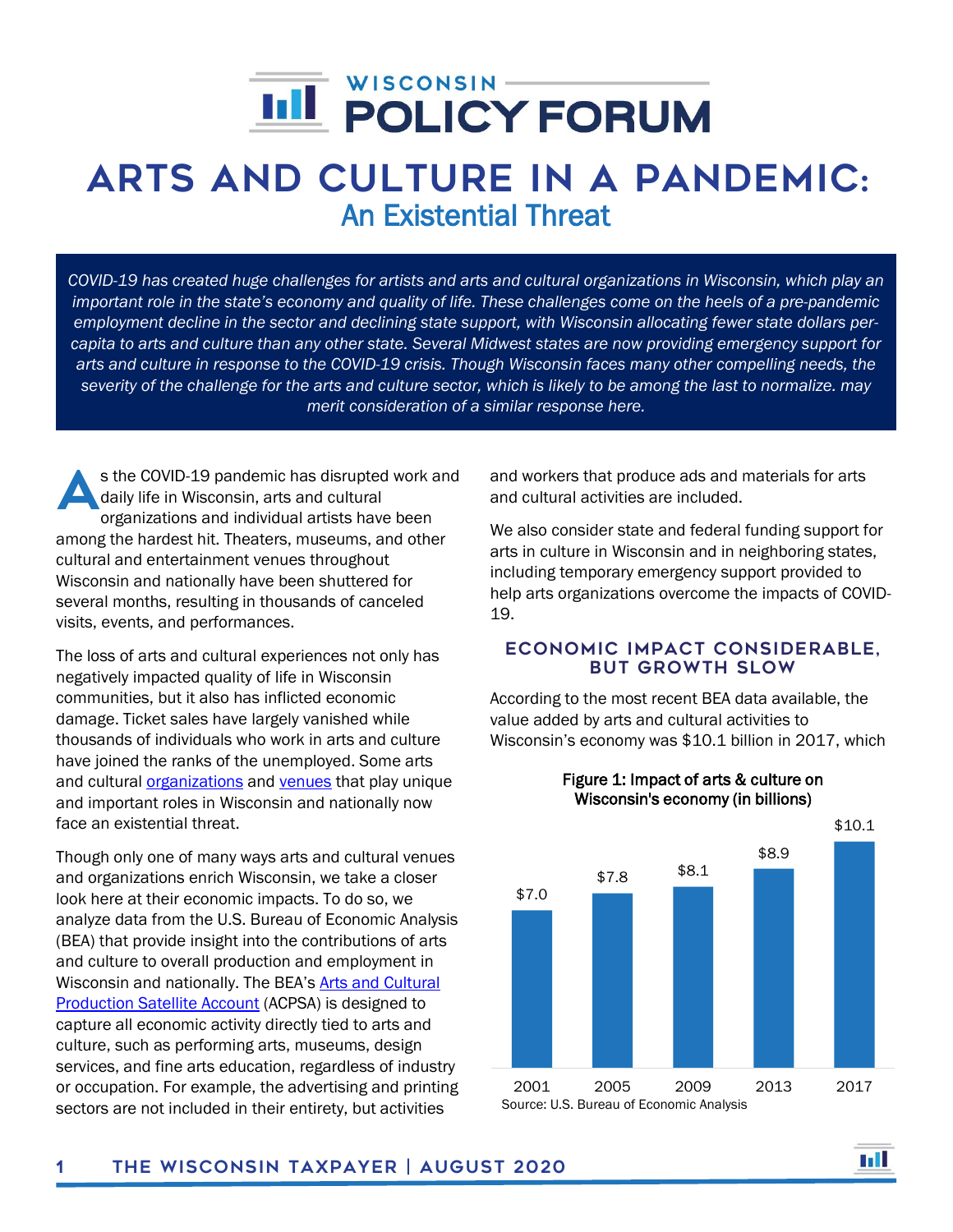

Figure 2: Arts & cultural production as share of state GDP, 2017

© 2020 Mapbox © OpenStreetMap

was a 44% increase from \$7 billion in 2001 in noninflation-adjusted dollars (see Figure 1). However, that growth did not keep pace with the roughly 71% overall growth in the state's gross domestic product (GDP), which measures the value of all goods and services produced in all sectors; and it lagged the 86% increase in the value added by arts and cultural nationally.

Nevertheless, the impact of arts and cultural activities in Wisconsin is substantial. For context, arts and cultural activities accounted for roughly 3.1% of the state's overall GDP in 2017, which was higher than accommodation and food services (2.4%), hospitals (2.9%), and transportation and warehousing (3.0%) and not far behind construction (4.1%). The way the ACPSA is created means some activities and employment within these sectors may also be included as arts and cultural activities, so there may be some overlap.

The share of Wisconsin's GDP that [comes from arts and](https://www.bea.gov/news/2020/arts-and-cultural-production-satellite-account-us-and-states-2017)  [cultural activities](https://www.bea.gov/news/2020/arts-and-cultural-production-satellite-account-us-and-states-2017) is lower than in neighboring Illinois and Minnesota but higher than in many other Midwestern states including Iowa, Indiana, and Michigan (see Figure 2). In Wisconsin, that share dipped from 3.7% in 2001 to 3.1% in 2017. Nationally, arts and cultural economic activity accounted for 4.5% of gross domestic product in 2017, which was roughly the same as in 2001. The higher proportion of arts and

cultural production nationally is likely driven in large part by a few large states with strong concentrations of those jobs and large economies, including California (8.2%) and New York (7.5%).

In 2017, 96,651 people were employed full-time or part-time in arts and cultural production in Wisconsin, which accounted for 3.2% of total employment. Nationally, jobs in arts and culture represented 3.4% of all jobs in 2017, meaning Wisconsin tracks relatively close to the national average. The state's 2017 employment figure was up slightly from 2013 but down 24% since 2001 (see Figure 3). Employment in arts and culture declined by 11% nationally between 2001 and 2017, meaning Wisconsin lost these jobs at more than double the national rate.

The COVID-19 pandemic has caused unemployment to increase sharply in Wisconsin across many sectors, with arts and culture among the hardest hit. State estimates show 33.9% of those employed in the arts, entertainment, and recreation sector in Wisconsin [filed](https://dwd.wisconsin.gov/uibola/uiac/materials/2020/20200716meeting.pdf)  [initial claims for unemployment](https://dwd.wisconsin.gov/uibola/uiac/materials/2020/20200716meeting.pdf) between March 15 and July 5, which was the third highest among all sectors behind only accommodation and food services (39.1%) and manufacturing (37.1%). While the jobs included in the arts, entertainment, and recreation sector do not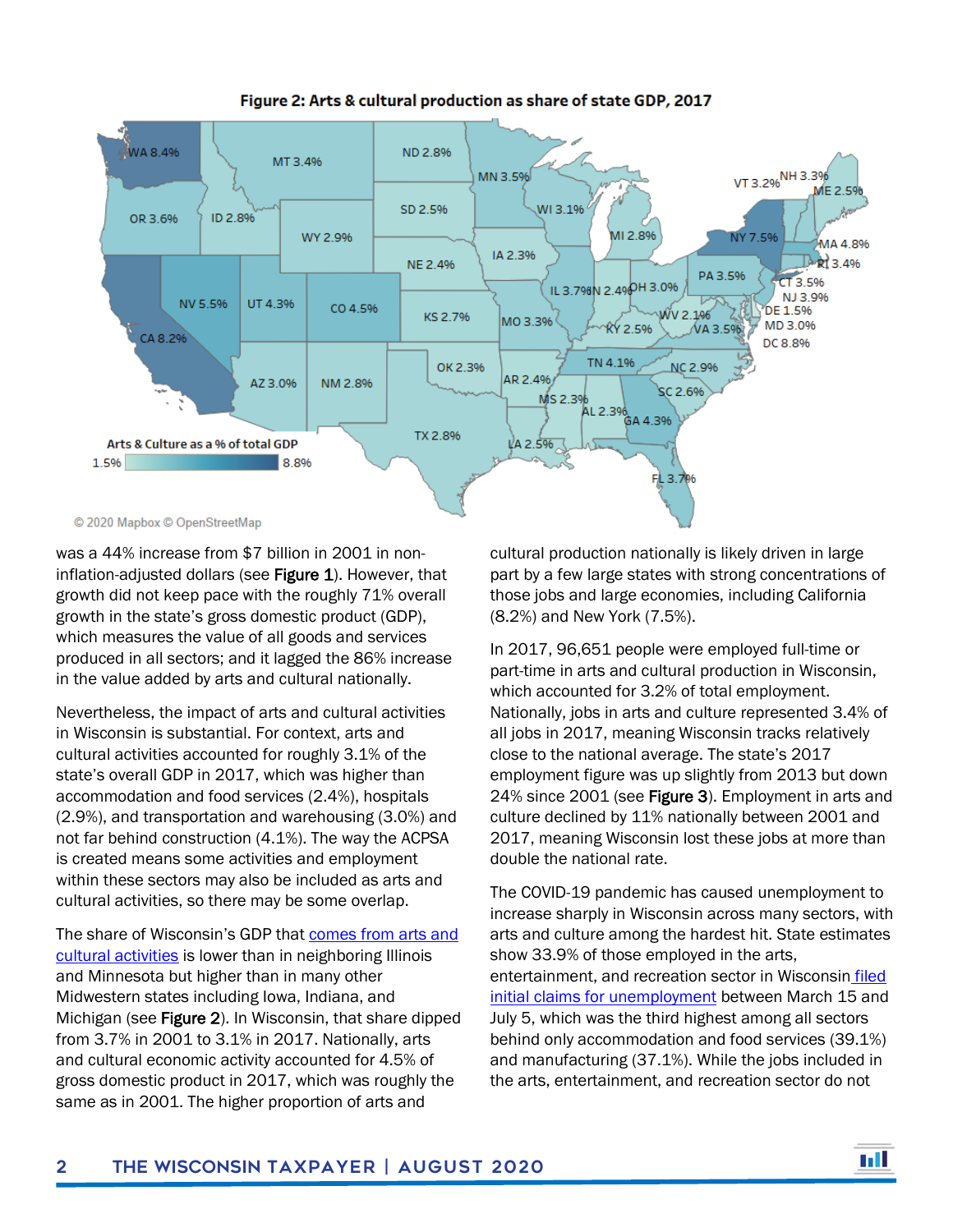align perfectly with those in the federal ACPSA data, they nevertheless provide perspective on the scale of the pandemic's impact on arts and culture employment in Wisconsin.

#### Less public funding for arts & culture in Wisconsin

Because of the quality-of-life value that arts and culture convey to all residents, it is a sector of most states' economies that receives at least some modest public support. For that reason, in considering the role of arts and culture in the state's economy, it is also worth considering the direct support it receives from the state and federal government. Though small in relation to the entire sector, this public support may help to support activities and institutions that would be difficult to sustain through private means alone.

Most U.S. states have an agency dedicated to supporting arts and cultural activities. In Wisconsin, that agency is the [Wisconsin Arts Board.](https://artsboard.wisconsin.gov/Pages/home.aspx) These organizations use grants to distribute state, federal, and smaller miscellaneous funds to individual artists and arts organizations. To receive federal funds channeled through the National Endowment for the Arts (NEA), a state must at a minimum match the federal grant amount.

Compared with surrounding Midwestern states, Wisconsin provides the least amount of state aid in support of arts and cultural activities. The state appropriated \$1.6 million to the Wisconsin Arts Board in 2020, comprised of general fund, federal, and smaller,





Source: U.S. Bureau of Economic Analysis

miscellaneous revenues. Of that amount, the \$770,000 allocated from the general fund was the minimum state match required to qualify for federal NEA funds. The 2020 allocation is 58% less than the \$3.7 million allocated in 2010, without adjusting for inflation. In that year, \$2.4 million was appropriated from the state's general fund, \$759,000 from the federal government, and \$546,000 from other sources.

As shown in Figure 4, state funding allocations for arts and culture in surrounding states varied widely in in 2020. Iowa appropriated a similar amount of state funds as Wisconsin, while each of the other states provided substantially more. Minnesota offered the greatest support for arts and culture, allocating \$41



#### Figure 4: Public Funding Support for Arts and Culture\*

Sources: State budget documents; state arts and culture agency websites

\*Excludes appropriations for film promotions, which often support out-of-state film arts businesses.

### 3 The Wisconsin Taxpayer | August 2020

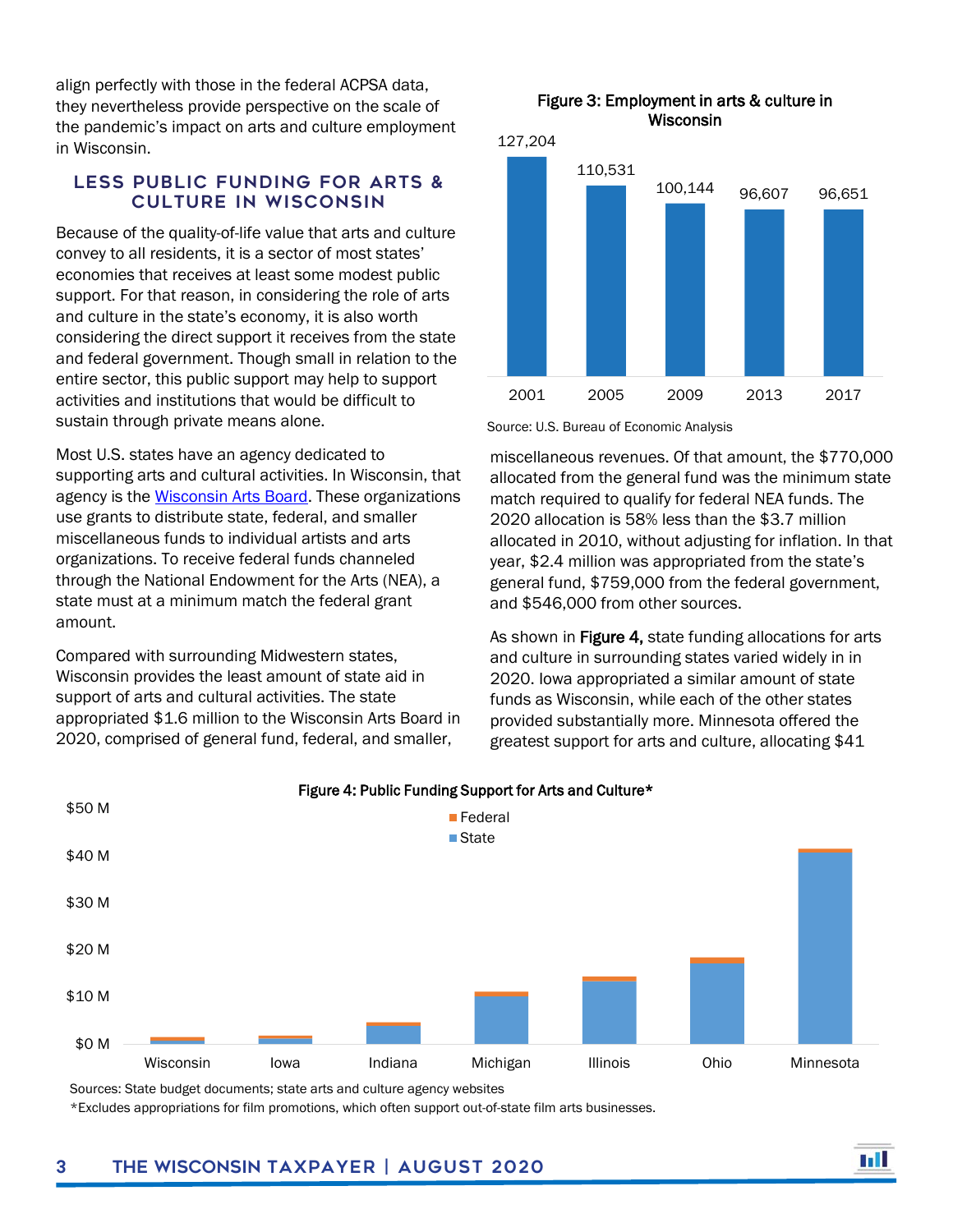

Sources: State budget documents; state arts and culture agency websites

million by drawing upon its general fund as well as a special Arts and Culture Heritage fund. Among the Midwestern states we analyzed, Minnesota's [Arts and](https://www.legacy.mn.gov/arts-cultural-heritage-fund)  [Cultural Heritage Fund](https://www.legacy.mn.gov/arts-cultural-heritage-fund) is a unique form of state support generated through a portion of "Legacy Amendment" sales tax revenues that were approved through a voter [referendum](https://www.house.leg.state.mn.us/SessionDaily/Story/13471) in 2008 and are in effect until 2034. The tax revenues are also directed to activities that protect, restore, or enhance natural and wildlife resources and habitats, parks, and trails.

On a per-capita basis, Wisconsin provides less state support than its neighboring states and in fact ranks [last among all U.S. states.](https://nasaa-arts.org/nasaa_research/raise-your-ranking/) As shown in Figure 5, general fund dollars allocated to arts and culture in 2020 amounted to 13 cents per capita in Wisconsin (excluding federal or other minor sources of revenue). Iowa and Indiana stood somewhat higher at 39 cents and 59 cents per capita, respectively. At \$7.37 per capita, Minnesota was once again the outlier providing the greatest support.

With COVID-19 devastating the arts and culture sector, several neighboring states have taken additional steps to provide emergency support in 2020. For example, Illinois created the **Arts for Illinois Relief Fund**, which by April 1 had raised \$4 million in public and private sector funds to provide grants for arts organizations and individual artists. Similarly, Iowa created the an  $Arts &$ [Culture Emergency Relief Fund,](https://iowaculture.gov/arts/grants/iowa-arts-emergency-relief-fund) with funding for the first round of grants appropriated by that state's Legislature. The Minnesota State Arts Board has proposed two new [pilot grant programs](http://www.arts.state.mn.us/grants/2021-grant-programs.htm) for 2021 to provide additional support for artists and arts organizations impacted by

COVID. Wisconsin and several other neighboring states have not taken similar actions to date.

These state efforts complement federal assistance provided through the NEA. The Coronavirus Aid, Relief, and Economic Security (CARES) Act, which was enacted in March 2020, provided \$75 million to the NEA to distribute emergency grants to regional, state, and individual arts organizations for general operating expenses. Those grants do not require a state match. The Wisconsin Arts Boar[d received and redistributed](https://www.jsonline.com/story/entertainment/2020/07/08/wisconsin-arts-board-nea-distribute-grants-milwaukee-arts-groups/5398739002/) in July approximately \$466,000 from the CARES Act and an additional \$78,000 it received from Arts Midwest, a regional arts support organization. The NEA also provided a total of \$600,000 in grant funding directly to a dozen Wisconsin arts organizations. These funds provided a combined total of more than \$1.1 million in emergency relief.

Many arts and cultural organizations in Wisconsin also sought and received direct assistance from the federal Paycheck Protection Program (PPP), which was part of the CARES Act. For example, the Milwaukee Symphony Orchestra [secured a loan](https://www.bizjournals.com/milwaukee/news/2020/07/09/ppp-helps-wisconsin-nonprofits-pay-staff-bills.html) valued at over \$2 million – the largest such PPP loan received by an arts organization in Wisconsin. The Milwaukee Art Museum, Milwaukee Repertory Theater, and Marcus Center for the Performing Arts in Milwaukee and the Overture Center Foundation in Madison each received loans of at least \$1 million. Most arts organizations in Wisconsin that secured loans did so for much smaller amounts.

Congress is currently considering at least three bills that would provide additional assistance for arts and cultural organizations and venues. The ENCORES Act, which was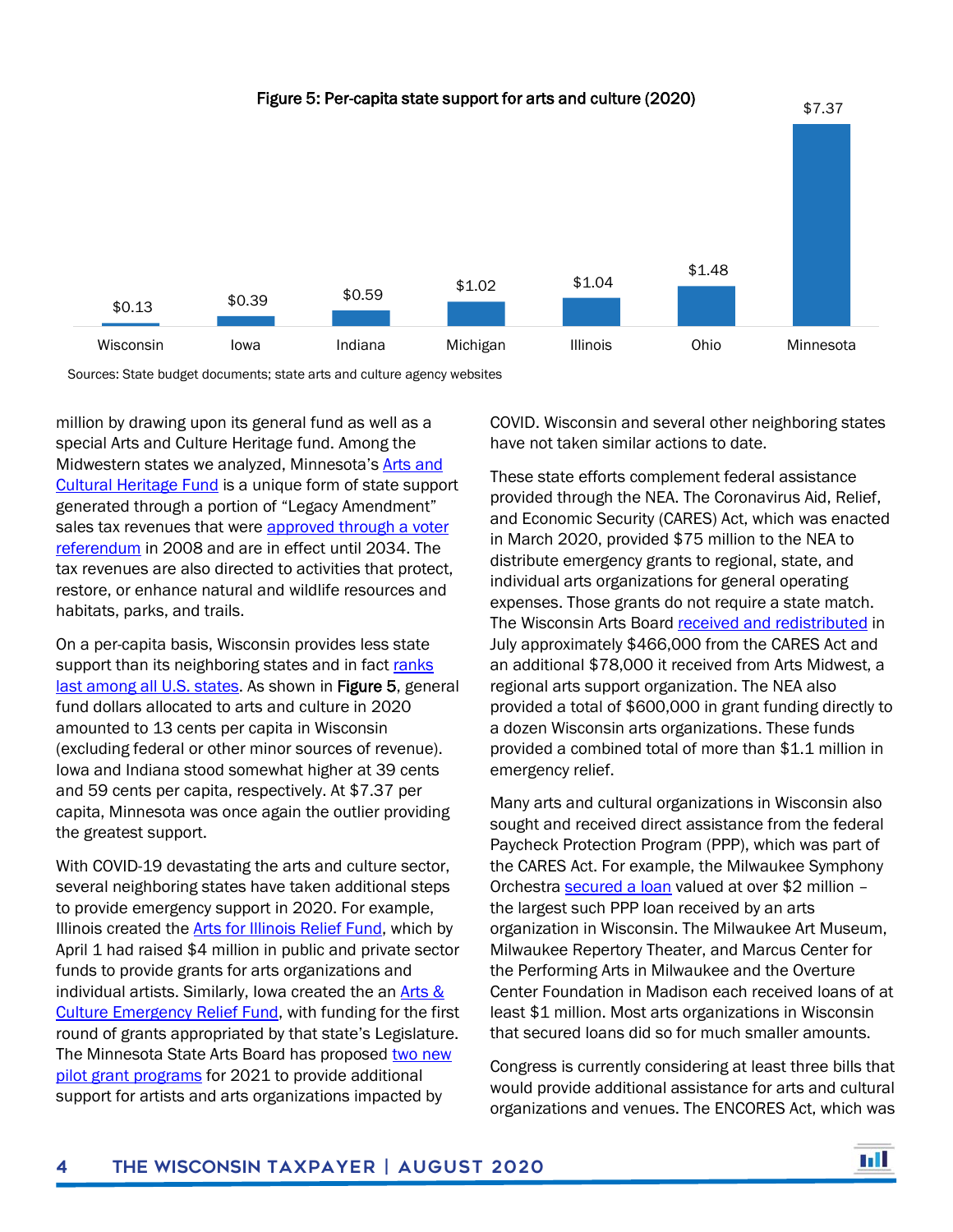[introduced by Wisconsin Congressman Ron Kind](https://www.jsonline.com/story/entertainment/music/2020/07/30/wisconsin-congressman-ron-kind-introduces-encores-act-help-music-venues-advice-justin-vernon/5545630002/) in the U.S. House of Representatives, would provide smaller performing arts venues with a 50% tax credit for the value of refunded tickets provided they offer vouchers to customers. In the Senate, the Save Our Stages Act would provide grants to support independent performing arts venues and promoters, while the [RESTART Act](https://www.congress.gov/bill/116th-congress/senate-bill/3814/text) would create a loan program for businesses affected by COVID–19 and extend the loan forgiveness period for the PPP program for the hardest hit businesses.

#### Arts organizations suffering in Milwaukee

For additional perspective on how local arts organizations have been affected by COVID-19 and their outlook for the future, we analyzed data collected by Milwaukee's [United Performing Arts Fund](https://upaf.org/) (UPAF) through a survey of its member organizations. UPAF's members include both professional and youth-oriented dance, music, and theater organizations with budgets that vary widely in size. UPAF's survey asked about COVID-19 impacts on staffing, performances, youth programming, and organizational finances and covered both actual impacts on the 2019-20 season and projected impacts on the 2020-21 season. While UPAF's member organizations represent only one slice of the state's broader arts and culture sector, their responses show the stark challenges many of these organizations face.

#### *Staff Reductions*

Twelve of the 13 organizations that responded to UPAF's survey (identified below in Figure 6) indicated they have had to lay off, furlough, and/or reduce the salaries of some or all of their employees, affecting a total of 554 workers. Looking to the 2020-21 season, at least 10 organizations expect continued staffing reductions, with the number of affected employees and artists projected to rise to at least 1,033.

#### *Cancelled Performances*

Although Wisconsin's [Safer at Home order](https://evers.wi.gov/Documents/COVID19/EMO28-SaferAtHome.pdf) ended on May 13, most performing arts venues remain closed, with many planned performances and new productions postponed or cancelled. Both arts organizations and the public remain wary of returning to indoor events with large groups of people. At the same time, arts organizations often cannot make the financing work to carry on with performances in theaters that are only half full.

UPAF organizations cancelled a combined total of 483 performances during the 2019-2020 season (which ended June 30, 2020 for most organizations), with every survey respondent reporting at least some cancellations. Those cancellations meant that nearly 168,000 patrons did not experience those performances or contribute ticket sale revenues. Eleven of the 13 respondents expect to cancel a projected 1,090 additional events during the 2020-21 season.



#### Figure 6: PPP loans received by UPAF organizations

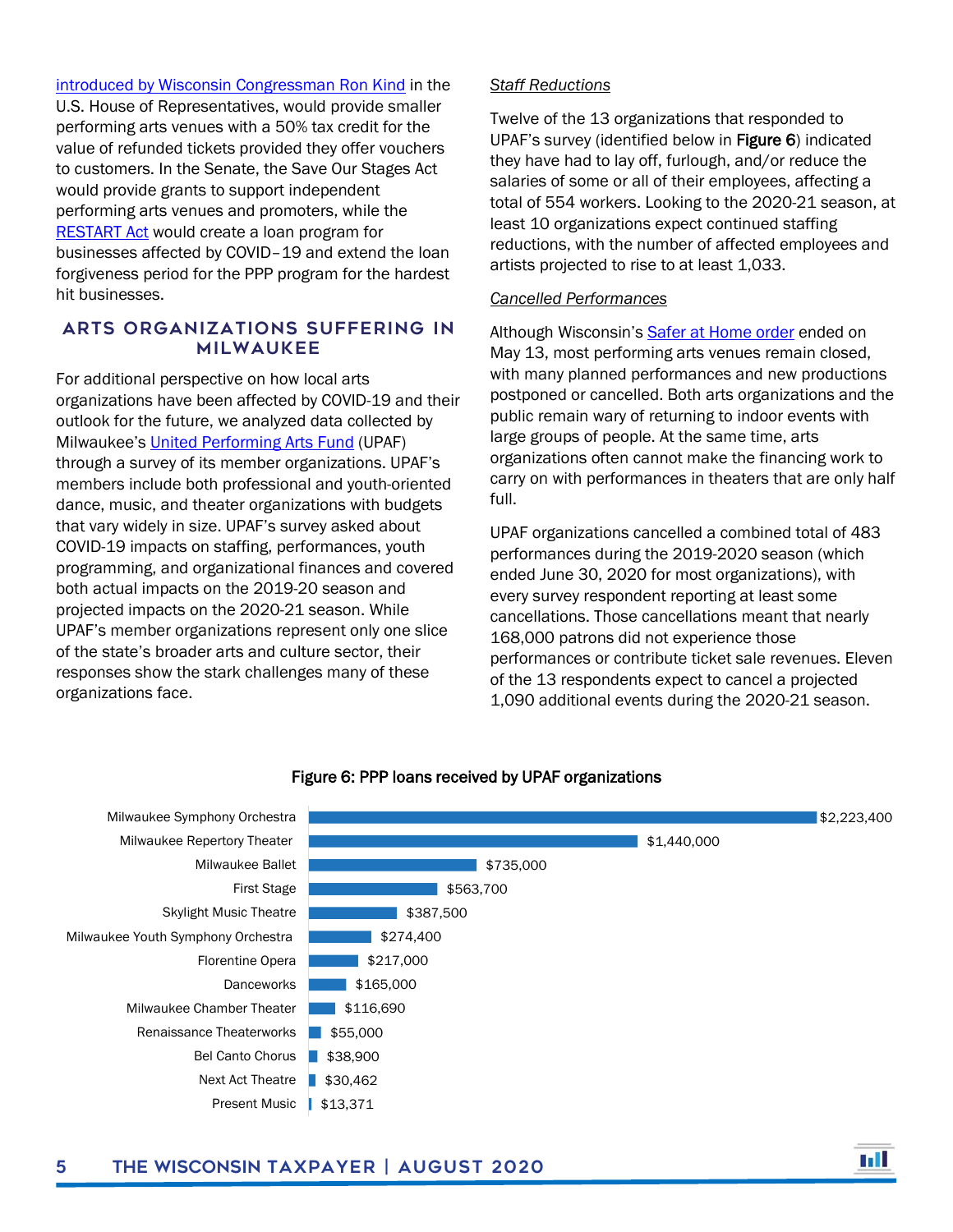#### *Cancelled Educational Programming*

Several UPAF organizations are entirely youth-focused while all but one of the others provide at least some educational programming for youth. Survey respondents reported that a combined 65,912 students did not receive educational programming due to the pandemic during the 2019-20 season, which included a total of 2,994 cancelled classes. In 2020-21, the organizations project that 83,940 students will miss out on programming and at least 2,834 more classes will be cancelled.

#### *Financial Impacts*

With every UPAF organization cancelling events due to COVID-19, it is unsurprising that all reported revenue losses as well. Those losses totaled \$6.7 million for the 2019-20 season but were partially made up through savings due to reduced operating expenses. Still, eight of the 13 respondents reported combined net losses of \$3.1 million for the season and their employees and partners would have suffered additional losses. For the five reporting positive net profits (which include unrealized expenses like foregone performance facility rentals and furloughed staff), the combined total was \$623,000.

Across the board, net losses would be much higher if not for federal relief. All UPAF member organizations secured federal Paycheck Protection Program (PPP) loans, which have helped them to weather the pandemic through salary, wage, and operational support (See Figure 6). The combined value of the loans was roughly \$6.3 million, and the organizations reported spending a combined \$5.5 million of that (88%) by June 15.

With funding from the PPP loans nearly spent and performances expected to be cancelled well into the future, UPAF organizations expect financial losses to continue in the 2020-2021 season. Nine organizations project net losses of a combined \$2.9 million. The remaining four also project revenue losses due to COVID-19, though lower expenses attributable to the pandemic are expected to offset the losses at a sufficient amount to realize a net profit. Those combined net profits are projected to total \$764,000.

Another useful metric for understanding an organization's financial solvency in an emergency situation is its "defensive interval ratio," which is the



number of days it can operate using only liquid assets or similar resources, such as cash, investments, and lines of credit. The UPAF organizations vary in the number of days they can operate at full capacity, ranging from 34 days to 395 days. Six of the 13 UPAF organizations do not have the resources to sustain normal operating expenditures past 180 days (six months). Only two could operate using liquid assets for a full year or more.

This assessment is based on normal annual expenditures and does not account for adjusted annual expenses in the 2020-21 season given recent furloughs, layoffs, and other operating changes to offset revenue losses caused by the pandemic. Those changes may increase the number of available operating days using only liquid assets. It also does not account for the fact that organizations with large endowments may rely on a percentage of annual earnings from their investments and endowments to operate, and therefore may be unwilling to spend down those assets beyond a certain point. In any case, it is clear that the long-term financial health of some UPAF organizations is precarious.

Some organizations or segments of the arts and culture sector in Milwaukee and statewide may struggle to survive COVID-19 more than others due to their heavier reliance on earned revenue. For example, ticket sales and concessions account for 52% of the Milwaukee Repertory Theater's total revenue compared with only 11% of total revenue for the Milwaukee Symphony